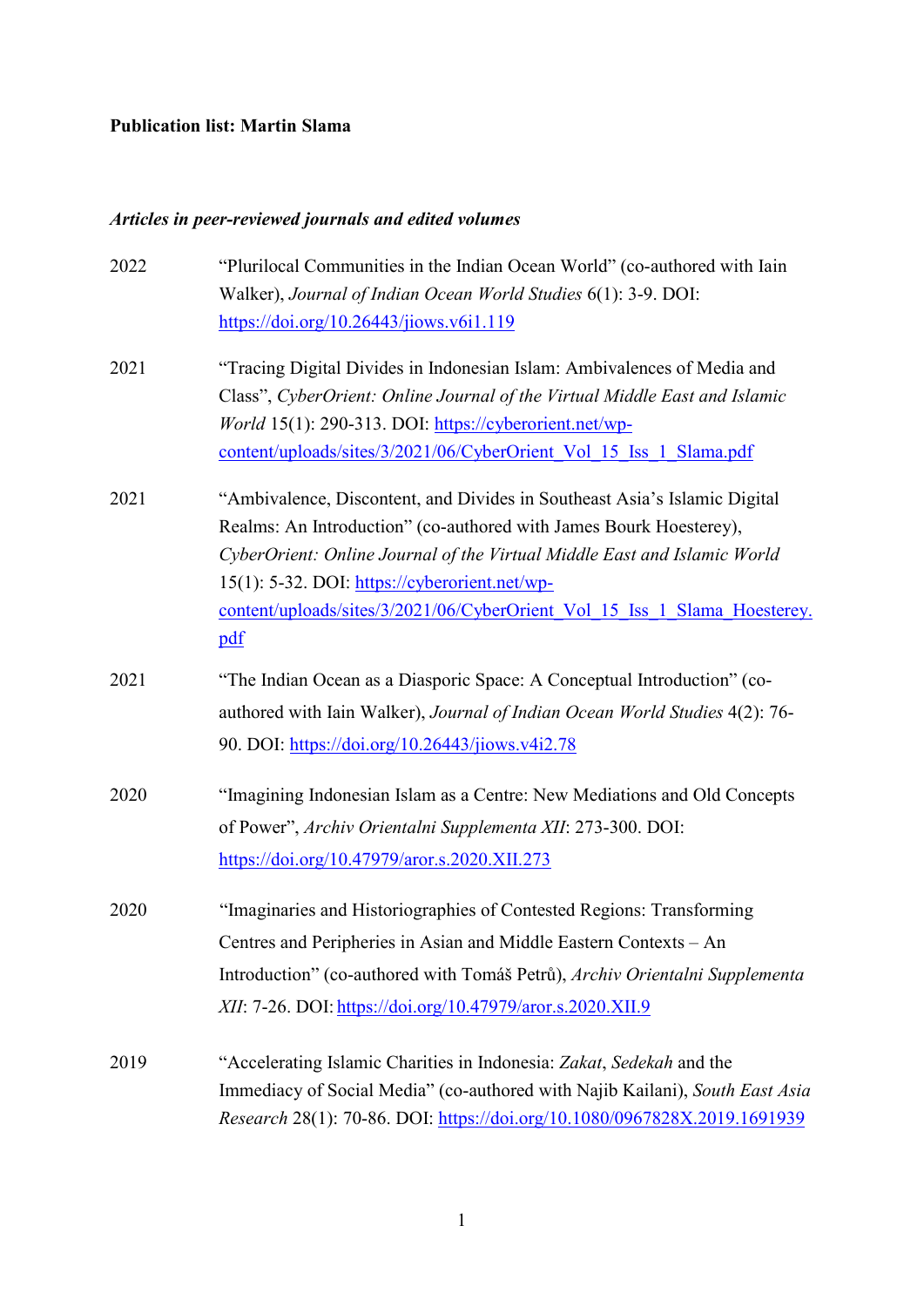| 2019 | "Nurcholish Madjid: Einführung", In Fürlinger, Ernst & Senad Kusur. Eds.<br>Islam und religiöser Pluralismus. Grundlagen einer dialogischen muslimischen<br>Religionstheologie. Zürich: Theologischer Verlag Zürich, 38-40.                                                                                                                                                                               |
|------|-----------------------------------------------------------------------------------------------------------------------------------------------------------------------------------------------------------------------------------------------------------------------------------------------------------------------------------------------------------------------------------------------------------|
| 2018 | "Online Publics in Muslim Southeast Asia: In Between Religious Politics and<br>Popular Pious Practices" (co-authored with Bart Barendregt), Asiascape:<br>Digital Asia 5(1): 3-31. DOI: https://doi.org/10.1163/22142312-12340090                                                                                                                                                                         |
| 2018 | "Editorial: Practising Islam through Social Media in Indonesia", Indonesia and<br>the Malay World $46(134)$ : 1-4. DOI:<br>https://doi.org/10.1080/13639811.2018.1416798                                                                                                                                                                                                                                  |
| 2018 | "Online Piety and its Discontent: Revisiting Islamic Anxieties on Indonesian<br>Social Media" (co-authored with Fatimah Husein), Indonesia and the Malay<br>World 46(134): 80-93. DOI: https://doi.org/10.1080/13639811.2018.1415056                                                                                                                                                                      |
| 2017 | "A subtle economy of time: social media and the transformation of Indonesia's<br>Islamic preacher economy", <i>Economic Anthropology</i> , 4(1): 94-106. DOI:<br>https://doi.org/10.1002/sea2.12075                                                                                                                                                                                                       |
| 2017 | "Social Media and Islamic Practice: Indonesian Ways of Being Digitally<br>Pious", In Tapsell, Ross & Edwin Jurriens. Eds. Digital Indonesia:<br>Connectivity and Divergence. Singapore: Institute of Southeast Asian Studies,<br>146-162.                                                                                                                                                                 |
| 2016 | "File Sharing and (Im)Mortality: From Genealogical Records to Facebook", In<br>Sanjek, Roger & Susan W. Tratner. Eds. eFieldnotes: The Makings of<br>Anthropology in the Digital World. Philadelphia: University of Pennsylvania<br>Press, 94-109.                                                                                                                                                        |
| 2015 | "From 'Stone-Age' to 'Real-Time': Exploring Papuan Temporalities,<br>Mobilities, and Religiosities. An Introduction" (co-authored with Jenny<br>Munro), In Slama, Martin & Jenny Munro. Eds. From "Stone-Age" to "Real-<br>Time": Exploring Papuan Temporalities, Mobilities and Religiosities,<br>Canberra: Australian National University Press, 1-37. DOI:<br>http://dx.doi.org/10.22459/FSART.04.2015 |
| 2015 | "Papua as an Islamic Frontier: Preaching in 'the Jungle' and the Multiplicity of<br>Spatio-Temporal Hierarchisations", In Slama, Martin & Jenny Munro. Eds.<br>From "Stone-Age" to "Real-Time": Exploring Papuan Temporalities,<br>Mobilities and Religiosities, Canberra: Australian National University Press,<br>243-270. DOI: http://dx.doi.org/10.22459/FSART.04.2015                                |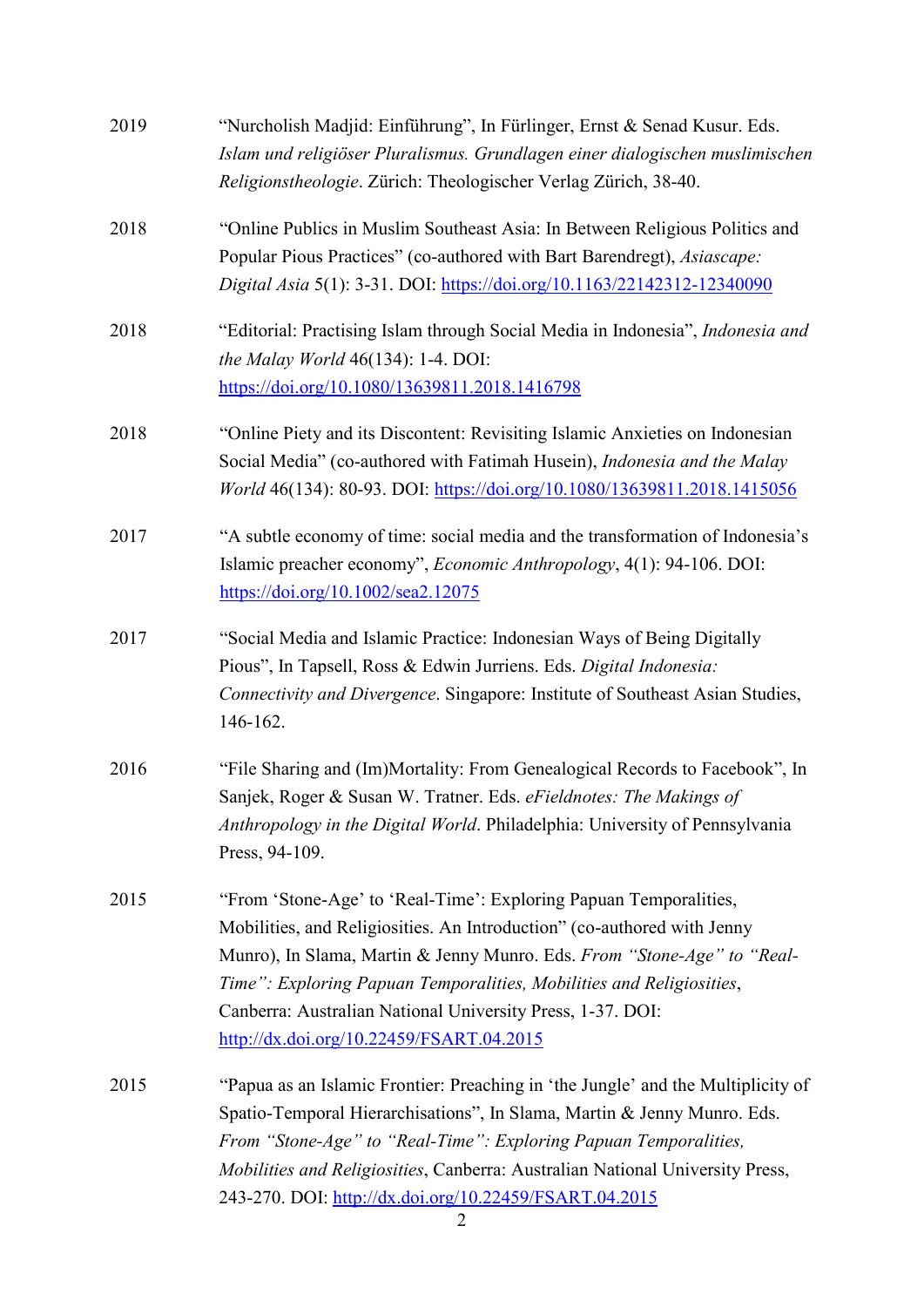| 2014 | "Marriage as Crisis: Revisiting a Major Dispute among Hadhramis in<br>Indonesia", The Cambridge Journal of Anthropology 32 (2), 65-80. DOI:<br>https://doi.org/10.3167/ca.2014.320207                                                                                                                                                                      |
|------|------------------------------------------------------------------------------------------------------------------------------------------------------------------------------------------------------------------------------------------------------------------------------------------------------------------------------------------------------------|
| 2014 | "From Wali Songo to Wali Pitu. The Travelling of Islamic Saint Veneration to<br>Bali", In Hauser-Schäublin, Brigitta & David Harnish. Eds. Between Harmony<br>and Discrimination: Negotiating Religious Identities within Majority/Minority<br>Relationships in Bali and Lombok. Leiden: Brill, 112-143. DOI:<br>https://doi.org/10.1163/9789004271494_006 |
| 2014 | "Hadhrami Moderns. Recurrent Dynamics as Historical Rhymes of Indonesia's<br>Reformist Islamic Organization Al-Irsyad", In Gottowik, Volker. Ed. Dynamics<br>of Religion in Southeast Asia: Magic and Modernity, Amsterdam: Amsterdam<br>University Press, 113-132. DOI: https://doi.org/10.1515/9789048516278-007                                         |
| 2012 | "Coming Down to the Shop': Trajectories of Hadhrami Women into<br>Indonesian Public Realms", The Asia Pacific Journal of Anthropology 13(4):<br>313-333. DOI: https://doi.org/10.1080/14442213.2012.699089                                                                                                                                                 |
| 2012 | "Ethnizität und Religion als Kapital: Prozesse der Kapitalisierung von Kultur<br>im Indonesien nach Suharto" (co-authored with Martin Ramstedt and Christian<br>Warta), ASIEN. The German Journal on Contemporary Asia 123: 7-11. DOI:<br>http://asien.asienforschung.de/wpcontent/uploads/sites/6/2014/04/ASIEN 123<br>Intro Ramstedt-Slama-Warta.pdf     |
| 2012 | "Wisata Religi – Religiöser Tourismus: Spirituelle Ökonomien und islamische<br>Machtkämpfe in Indonesien", ASIEN. The German Journal on Contemporary<br>Asia 123: 77-94. DOI: http://asien.asienforschung.de/wp-<br>content/uploads/sites/6/2018/05/123 ASIEN Slama Religioser-Tourismus.pdf                                                               |
| 2011 | "Von der Kolonialzeit bis ins post-9/11 Indonesien. Zur Integration arabischer<br>Migranten in eine muslimische Mehrheitsgesellschaft", In Dahlvik, Julia,<br>Fassmann, Heinz & Wiebke Sievers. Eds. Migration und Integration -<br>wissenschaftliche Perspektiven aus Österreich. Göttingen: V&R unipress, 265-<br>279                                    |
| 2011 | "Comparing Arab Diasporas: Post-9/11 and Historical Perspectives on<br>Hadhrami and Syro-Lebanese Communities in Southeast Asia and the<br>Americas" (co-authored with Johann Heiss), Comparative Studies of South<br>Asia, Africa and the Middle East 31(2): 231-250. DOI:<br>https://doi.org/10.1215/1089201X-1264208                                    |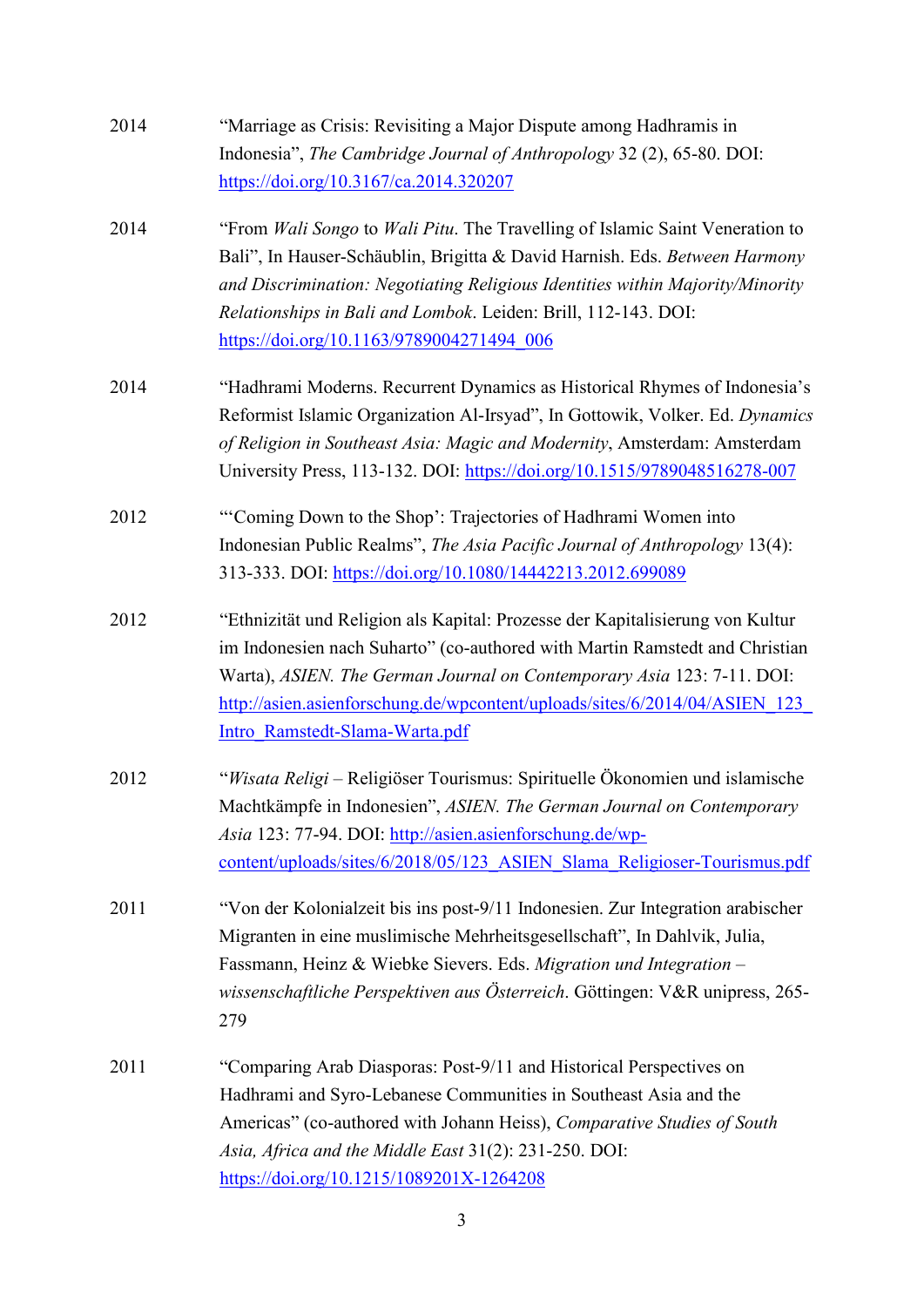| 2011 | "Paths of Institutionalization, Varying Divisions, and Contested Radicalisms:<br>Comparing Hadhrami Communities on Java and Sulawesi", Comparative<br>Studies of South Asia, Africa and the Middle East 31(2): 331-342. DOI:<br>https://doi.org/10.1215/1089201X-1264262                                                                                   |
|------|------------------------------------------------------------------------------------------------------------------------------------------------------------------------------------------------------------------------------------------------------------------------------------------------------------------------------------------------------------|
| 2011 | "Translocal Networks and Globalisation within Indonesia. Exploring the<br>Hadhrami Diaspora from the Archipelago's North-East", Asian Journal of<br>Social Science 39(3): 238-257. DOI:<br>https://doi.org/10.1163/156853111X565904                                                                                                                        |
| 2010 | "The Agency of the Heart. Internet Chatting as Youth Culture in Indonesia",<br>Social Anthropology / Anthropologie Sociale 18(3): 316-330. DOI:<br>https://doi.org/10.1111/j.1469-8676.2010.00110.x                                                                                                                                                        |
| 2010 | "Genealogical Avenues, Long-Distance Flows and Social Hierarchy. Hadhrami<br>Migrants in the Indonesian Diaspora" (co-authored with Johann Heiss),<br>Anthropology of the Middle East 5(1): 34-52. DOI:<br>https://doi.org/10.3167/ame.2010.050104                                                                                                         |
| 2010 | "The Hadhrami Diaspora as Agent of Change. A Re-consideration of Socio-<br>Political Developments", In Kauz, Ralph. Ed. Aspects of the Maritime Silk<br>Road: From the Persian Gulf to the East China Sea, Wiesbaden: Harrasowitz<br>Verlag, 25-42.                                                                                                        |
| 2009 | "Migration, Diaspora und postkoloniale Zugehörigkeiten: Identitäten, Grenzen,<br>Verortungen" (co-authored with Ulrike Davis-Sulikowski and Stefan Khittel),<br>In Six-Hohenbalken, Maria Anna & Jelena Tosic. Eds. Anthropologie der<br>Migration, Wien: WUV, 93-109.                                                                                     |
| 2009 | "Konflikte, Mächte und Identitäten in Südostasien. Eine Einleitung", In Slama,<br>Martin. Ed. Konflikte - Mächte - Identitäten. Beiträge zur Sozialanthropologie<br>Südostasiens, Wien: Verlag der Österreichischen Akademie der<br>Wissenschaften, 7-31. DOI: https://austriaca.at/6609-2inhalt?frames=yes                                                |
| 2009 | "Islam und Säkularismus als kosmopolitische Optionen. Positionierungen der<br>arabischen Diaspora in Indonesien" In Slama, Martin. Ed. Konflikte - Mächte -<br>Identitäten. Beiträge zur Sozialanthropologie Südostasiens, Wien: Verlag der<br>Österreichischen Akademie der Wissenschaften, 239-266. DOI:<br>https://austriaca.at/6609-2inhalt?frames=yes |
| 2008 | "Islam Pribumi. Der Islam der Einheimischen, seine 'Arabisierung' und<br>arabische Diasporagemeinschaften in Indonesien", ASEAS - Österreichische                                                                                                                                                                                                          |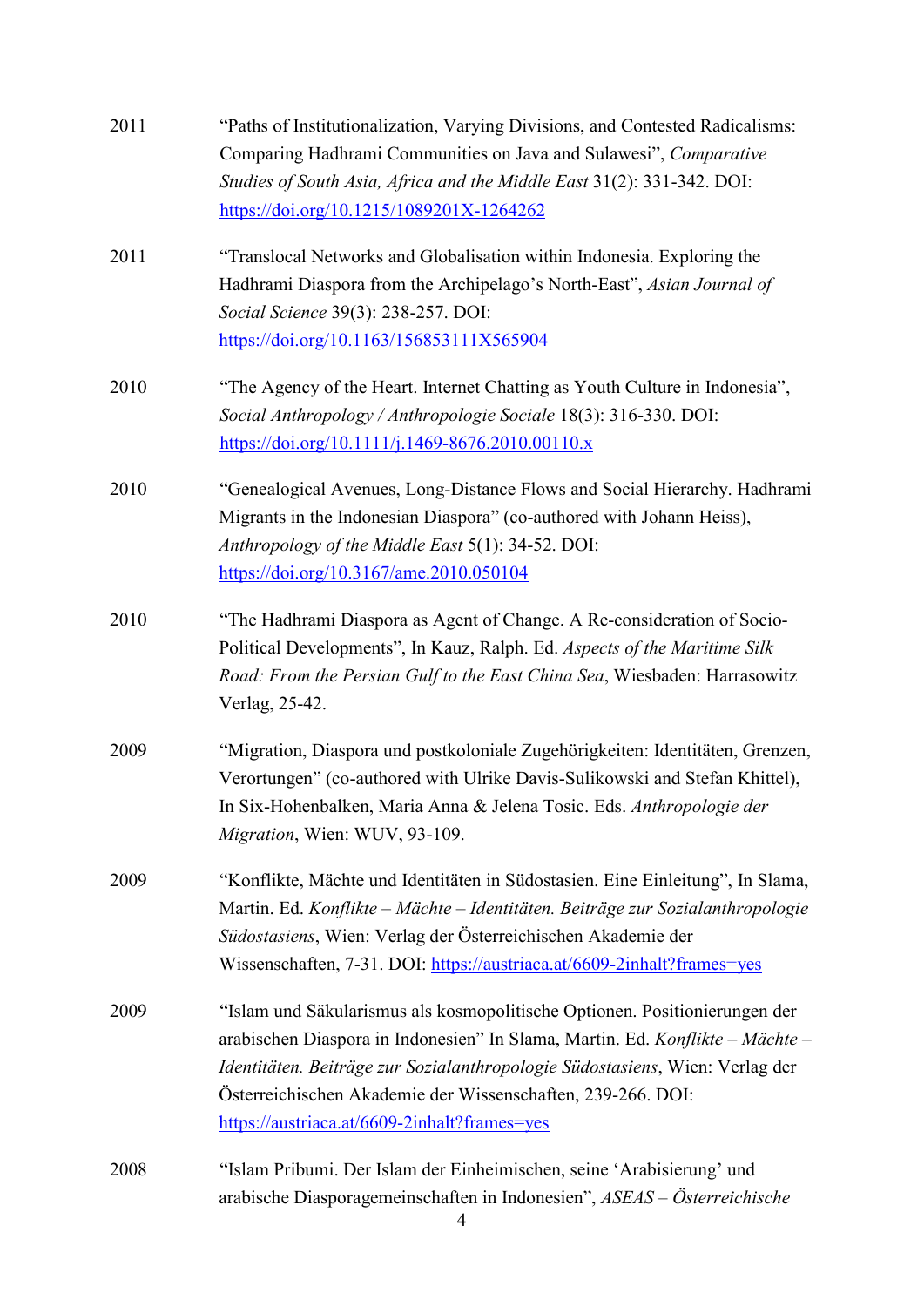*Zeitschrift für Südostasienwissenschaften / Austrian Journal of South-East Asian Studies* 1(1): 4-17. DOI:<https://doi.org/10.14764/10.ASEAS-1.1-2>

- 2008 "Kultur, Macht und Konflikt. Sozialanthropologische Bemerkungen zum Kulturbegriff im Hinblick auf interkulturelle Beziehungen im Rahmen von Friedenseinsätzen", In Krsyl, Ludwig. Ed. *Interkulturelle Kompetenz – Voraussetzung für erfolgreiche Aufgabenerfüllung postmoderner Streitkräfte*, Wien: Institut für Human- und Sozialwissenschaften, Landesverteidigungsakademie, 29-50. 2005 "An Old Diaspora and its New Connections. Indonesian Hadhramis and the
- Hadhramaut", *Antropologi Indonesia* 78: 107-113.
- 2005 "Orang Indonesia Keturunan Hadramaut di Bali. Sebuah Masyarakat Diaspora dalam Perbandingan (Indonesians of Arab Descent in Bali. A Diaspora Society in Comparison)", *Masyarakat Indonesia* 31(2): 1-24.

#### *Edited books and special issues of peer-reviewed journals*

| 2022 | Plurilocal Communities in the Indian Ocean World (co-edited with Iain         |
|------|-------------------------------------------------------------------------------|
|      | Walker), Journal of Indian Ocean World Studies 6(1). DOI:                     |
|      | https://jiows.mcgill.ca/issue/view/9                                          |
| 2021 | Ambivalence, Discontent, and Divides in Southeast Asia's Islamic Digital      |
|      | Realms (co-edited with James Bourk Hoesterey), CyberOrient: Online Journal    |
|      | of the Virtual Middle East and Islamic World 15(1). DOI:                      |
|      | https://cyberorient.net/issue/vol-15-iss-1-2021/                              |
| 2021 | The Indian Ocean as a Diasporic Space (co-edited with Iain Walker), Journal   |
|      | of Indian Ocean World Studies 4(2). DOI: https://jiows.mcgill.ca/issue/view/6 |
| 2020 | Imaginaries and Historiographies of Contested Regions: Transforming Centres   |
|      | and Peripheries in Asian and Middle Eastern Contexts (co-edited with Tomáš    |
|      | Petrů), Archiv Orientalni Supplementa XII. DOI:                               |
|      | https://aror.orient.cas.cz/index.php/ArOrSupplementa/issue/view/3             |
| 2018 | Online Publics in Muslim Southeast Asia: In Between Religious Politics and    |
|      | Popular Pious Practices (co-edited with Bart Barendregt), Asiascape: Digital  |
|      | Asia 5(1). DOI: https://doi.org/10.1163/22142312-12340090                     |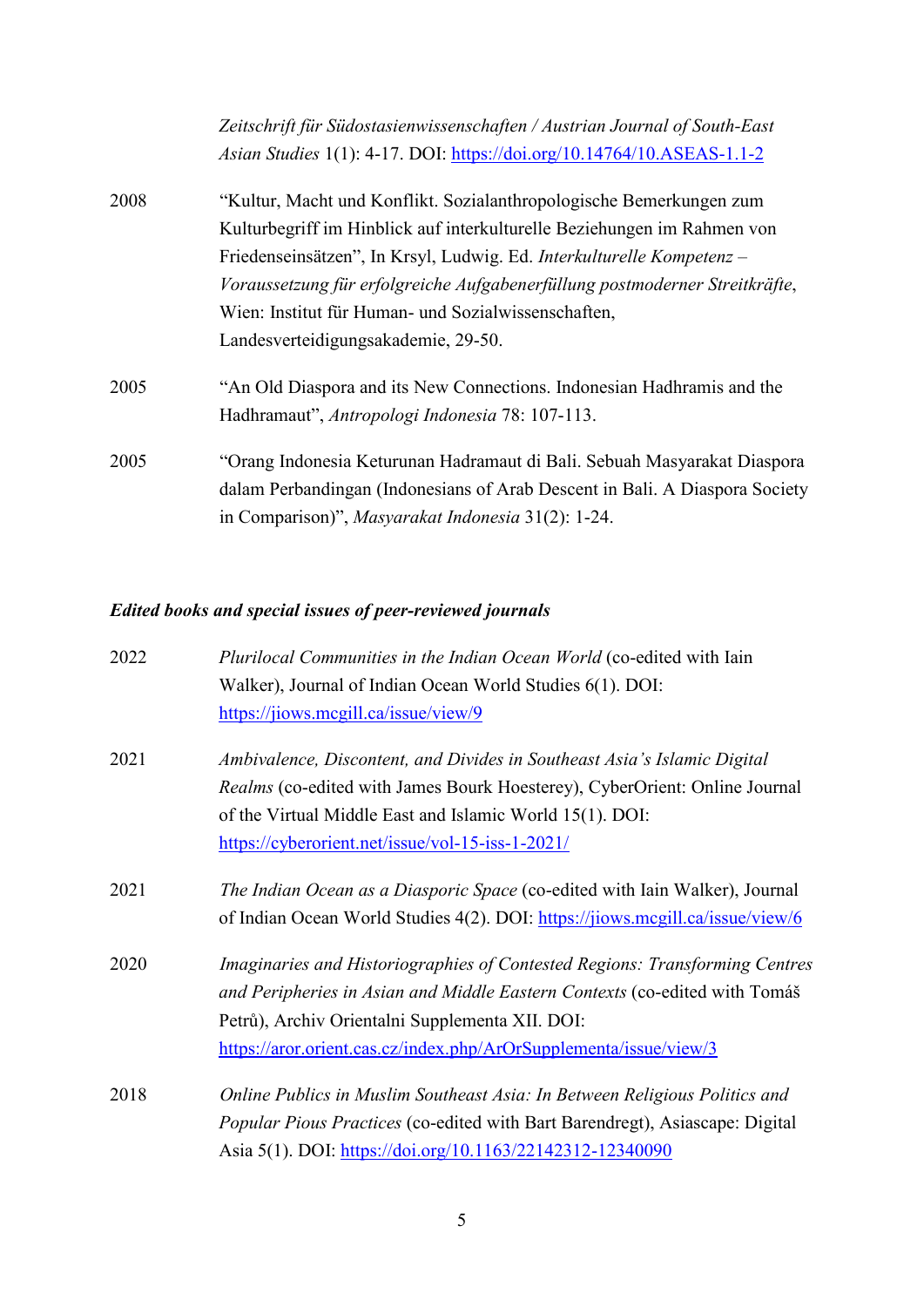| 2018 | Practising Islam through Social Media in Indonesia, Indonesia and the Malay  |
|------|------------------------------------------------------------------------------|
|      | World 46(134). DOI: https://doi.org/10.1080/13639811.2018.1416798            |
| 2015 | From "Stone-Age" to "Real-Time": Exploring Papuan Temporalities,             |
|      | Mobilities and Religiosities (co-edited with Jenny Munro), Canberra:         |
|      | Australian National University Press. DOI:                                   |
|      | http://dx.doi.org/10.22459/FSART.04.2015                                     |
| 2012 | Ethnizität und Religion als Kapital: Prozesse der Kapitalisierung von Kultur |
|      | im Indonesien nach Suharto (co-edited with Martin Ramstedt and Christian     |
|      | Warta), ASIEN. The German Journal on Contemporary Asia 123. DOI:             |
|      | http://asien.asienforschung.de/asien-123-april-2012-2/                       |
| 2011 | Comparing Arab Diasporas: Post-9/11 and Historical Perspectives on           |
|      | Hadhrami and Syro-Lebanese Communities in Southeast Asia and the             |
|      | Americas (co-edited with Johann Heiss), Comparative Studies of South Asia,   |
|      | Africa and the Middle East 31(2). DOI: https://doi.org/10.1215/1089201X-     |
|      | 1264208                                                                      |
| 2009 | Konflikte – Mächte – Identitäten. Beiträge zur Sozialanthropologie           |
|      | Südostasiens, Wien: Verlag der Österreichischen Akademie der                 |
|      | Wissenschaften. DOI: https://austriaca.at/6609-2inhalt?frames=yes            |

## *Online edited collections, articles and blogs*

| 2022 | "Some Provisional Thoughts on Temporal Hierarchizations and the Digital", |
|------|---------------------------------------------------------------------------|
|      | Digital Ethnography Initiative, 29 March 2022:                            |
|      | https://digitalethnography.at/some-provisional-thoughts-on-temporal-      |
|      | hierarchizations-and-the-digital/                                         |
| 2020 | "Corona: Praktik Keagamaan dan Praktik Sekuler", Alif.id, 31 March 2020:  |
|      | https://alif.id/read/msl/corona-praktik-keagamaan-dan-praktik-sekuler-    |
|      | b227551p/                                                                 |
| 2019 | "Jokowi and the Preachers: An Ambiguous Pre-Election Relationship", New   |
|      | Mandala, 8 April 2019: https://www.newmandala.org/jokowi-and-the-         |
|      | preachers-an-ambiguous-pre-election-relationship                          |
|      |                                                                           |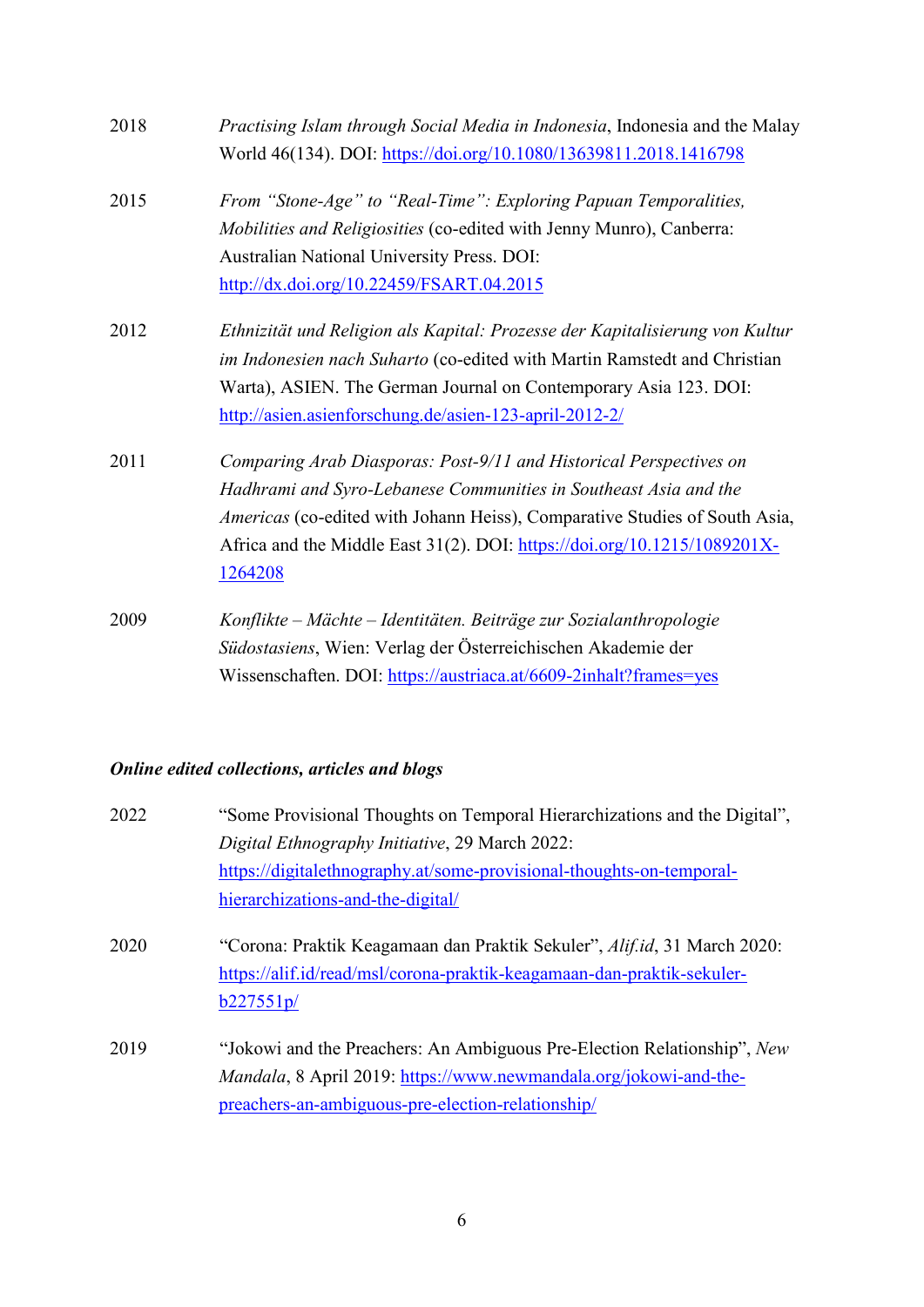| 2017 | Piety, Celebrity, Sociality: A Forum on Islam and Social Media in Southeast      |
|------|----------------------------------------------------------------------------------|
|      | Asia (co-edited with Carla Jones), American Ethnologist website, November 8:     |
|      | https://americanethnologist.org/features/collections/piety-celebrity-sociality   |
| 2017 | "Introduction: Piety, Celebrity, Sociality", (co-authored with Carla Jones), in: |
|      | Slama, Martin and Carla Jones, eds.: Piety, Celebrity, Sociality: A Forum on     |
|      | Islam and Social Media in Southeast Asia, American Ethnologist website,          |
|      | November 8: http://americanethnologist.org/features/collections/piety-           |
|      | celebrity-sociality/introduction                                                 |
| 2017 | "Heart to Heart on Social Media: Affective Aspects of Islamic Practice", in:     |
|      | Slama, Martin and Carla Jones, eds.: Piety, Celebrity, Sociality: A Forum on     |
|      | Islam and Social Media in Southeast Asia, American Ethnologist website,          |
|      | November 8: https://americanethnologist.org/features/collections/piety-          |
|      | celebrity-sociality/heart-to-heart-on-social-media                               |
| 2012 | Special issue "Islam und Macht in Südostasien", Austrian Studies in Social       |
|      | Anthropology, special issue 1/2012:                                              |
|      | http://www.univie.ac.at/alumni.ksa/index.php/assa-sondernummern/islam-und-       |
|      | macht-in-sudostasien.html                                                        |
| 2012 | "Einleitung: Das Seminar , Islam und Macht in Südostasien' – oder wie aus        |
|      | einer Lehrveranstaltung eine wissenschaftliche Publikation wurde", Austrian      |
|      | Studies in Social Anthropology, special issue 1/2012:                            |
|      | http://www.univie.ac.at/alumni.ksa/index.php/islam-und-macht-in-                 |
|      | sudostasien/einleitung.html                                                      |
| 2007 | "Transformasi Keintiman di Indonesia? Sebuah Kajian Awal tentang Ciuman"         |
|      | (Transformation of Intimacy in Indonesia? A Preliminary Study about the          |
|      | Kiss), The Interseksi Foundation, Jakarta:                                       |
|      | http://interseksi.org/essays/transformasi-keintiman-di-indonesia-sebuah-kajian-  |
|      | awal-tentang-ciuman/                                                             |

#### *Book reviews*

2021 Emma Baulch. 2020. Genre Publics: Popular Music, Technologies, and Class in Indonesia. Connecticut: Wesleyan University Press, *Bijdragen tot de Taal-, Land- en Volkenkunde / Journal of the Humanities and Social Sciences of Southeast Asia* 177(2-3): 407-410. DOI: [https://doi.org/10.1163/22134379-](https://doi.org/10.1163/22134379-17702004) [17702004](https://doi.org/10.1163/22134379-17702004)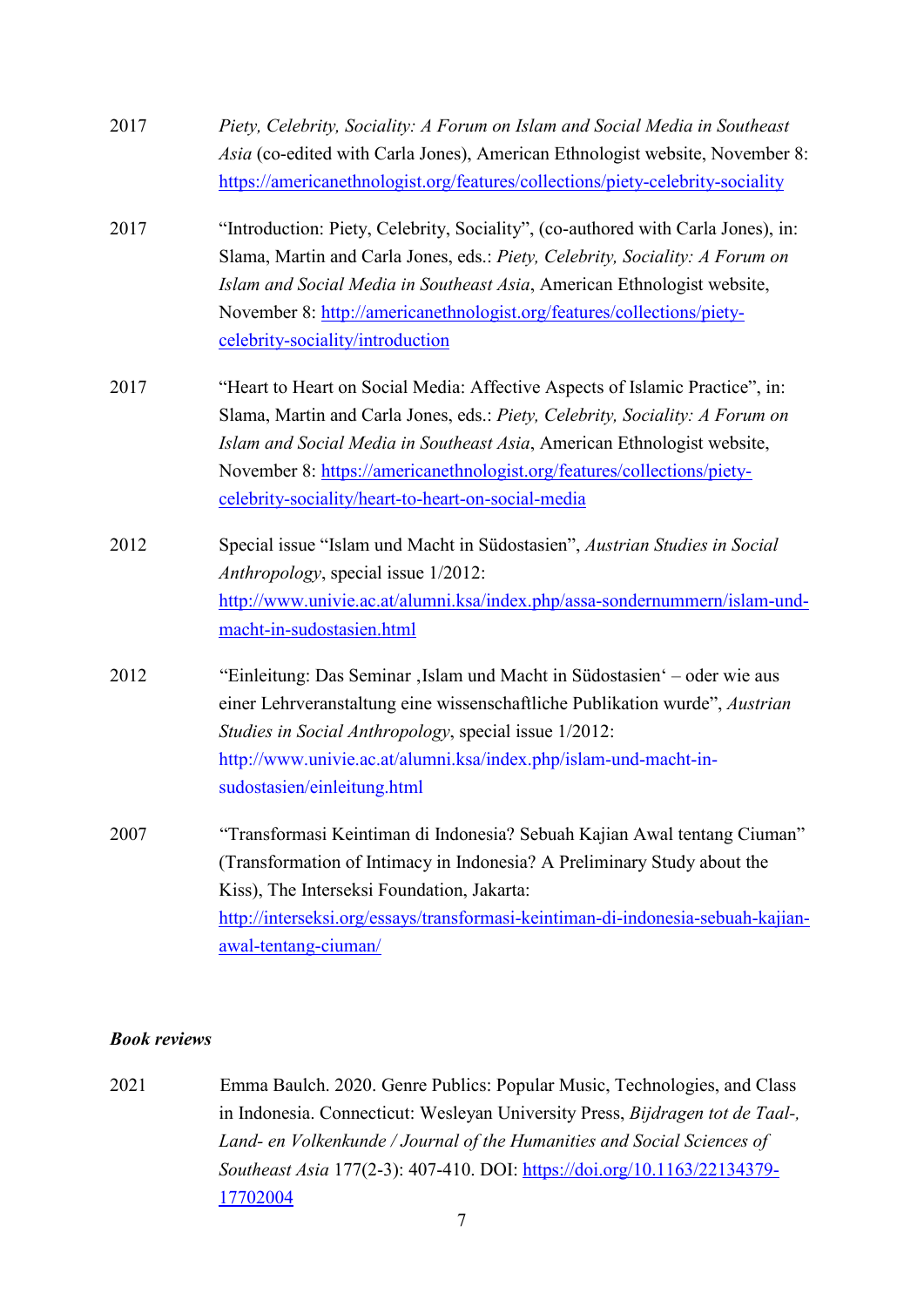- 2018 Julian Millie. 2018. Hearing Allah's Call: Preaching and Performance in Indonesian Islam. Ithaca and London: Cornell University Press, *Anthropological Forum* 28(4): 421-423. DOI: <https://doi.org/10.1080/00664677.2018.1517454>
- 2016 James Bourk Hoesterey. 2016. Rebranding Islam: Piety, Prosperity, and a Self-Help Guru. Stanford, California: Stanford University Press, *Bijdragen tot de Taal-, Land- en Volkenkunde / Journal of the Humanities and Social Sciences of Southeast Asia* 172(1): 127-130. DOI: [https://doi.org/10.1163/22134379-](https://doi.org/10.1163/22134379-17201010) [17201010](https://doi.org/10.1163/22134379-17201010)
- 2015 Nico J.G. Kaptein. 2014. Islam, Colonialism and the Modern Age in the Netherlands East Indies; A Biography of Sayyid 'Uthman (1822–1914). Leiden & Boston: Brill, *Bijdragen tot de Taal-, Land- en Volkenkunde / Journal of the Humanities and Social Sciences of Southeast Asia* 171(2-3): 386-388. DOI: <https://doi.org/10.1163/22134379-17102015>
- 2014 Wendy Mee and Joel S. Kahn. 2012. Questioning Modernity in Indonesia and Malaysia. Singapore: NUS Press in association with Kyoto University Press (co-authored with Ilse Mirnig), *Review of Indonesian and Malaysian Affairs* 48(1): 215-223.
- 2014 Natalie M. Underberg and Elayne Zorn. 2013. Digital Ethnography: anthropology, narrative, and new media. Austin: The University of Texas Press, *Social Anthropology / Anthropologie Sociale* 22(4): 517-518. DOI: [https://doi.org/10.1111/1469-8676.12092\\_24](https://doi.org/10.1111/1469-8676.12092_24)
- 2014 Timo Kaartinen. 2010. Songs of Travel, Stories of Place; Poetics of Absence in an Eastern Indonesian Society. Helsinki: Academia Scientiarum Fennica, *Bijdragen tot de Taal-, Land- en Volkenkunde / Journal of the Humanities and Social Sciences of Southeast Asia* 170(1): 141-144. DOI: <https://doi.org/10.1163/22134379-17001012>
- 2013 Danilyn Rutherford. 2012. Laughing at Leviathan: Sovereignty and Audience in West Papua. Chicago and London: University of Chicago Press, *The Journal of the Royal Anthropological Institute* 19(3): 684-685. DOI: [https://doi.org/10.1111/1467-9655.12058\\_25](https://doi.org/10.1111/1467-9655.12058_25)
- 2012 Karen Strassler. 2010. Refracted Visions: Popular Photography and National Modernity in Java, Durham and London: Duke University Press, *The Asia*